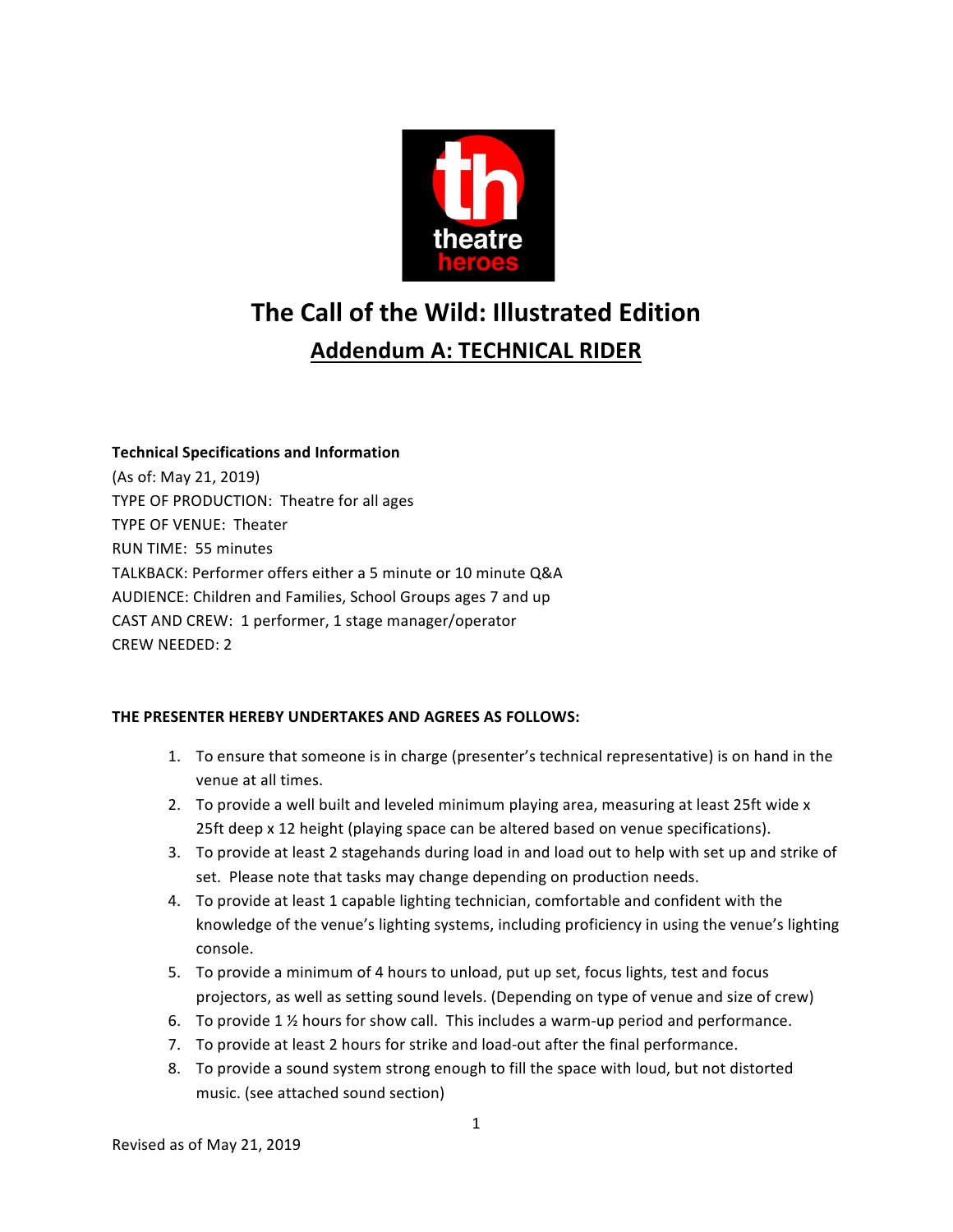- 9. To provide 1 wireless LAV mic for use by the actor. (see attached sound section)
- 10. To provide ample and working lighting equipment, including a working lighting console. (see attached lighting section)
- 11. To provide either a cyc or a projection screen that the Stage Manager may or may not decide to use. (see attached video section)
- 12. To provide either sandbags or stage weights to secure projection screens. (if needed, see attached video section)
- 13. To provide 1 clean, climate controlled dressing room near the stage with a mirror, toilet, running water, and shower.
- 14. To provide a comms system between backstage and the control booth.
- 15. To provide venue grid and floor plan once agreement is signed.
- 16. To provide parking for 2 cars or 1 cargo van.

#### **Technical Information**

#### **SET**

- 1. The set consists of three screens showing three different content feeds. The screens create a wall upstage of the playing space. The screens should be set on the floor and positioned right next to each other, creating a seamless look when content is shown.
- 2. Depending on the venue, all three screens may not be used. A single screen or cyc may be substituted for the show. This decision is left to the stage manager and actor's discretion as to what would best benefit the show in any given venue.
- 3. Please see attached stage layout.

# **LIGHTS**

- 1. The show can operate in any number of lighting configurations, from a complex flying electric system, to a simple grid.
- 2. Most likely, the show will use the venue's rep plot. Provided the plot will be in place and has sufficient coverage for the performance. This will be determined by Theatre Heroes' production manager during advance.
- 3. If there is no venue rep plot, or the existing rep plot does not work for the performance, the production manager will provide an advanced plot to the venue that should be hung and circuited before company's arrival.
- 4. The show uses two color washes of warm and cool. Preferably L201 for the cool and G355 for the warm. Close facsimiles will work with prior approval from Stage Manager. These two washes are operated on submasters at the console using the two in contrast to create different light looks.
- 5. The show requires 2 specials focused DSC and USC. An ellipsoidal is preferred.
- 6. The lights must be hung and focused so as to illuminate the actor, yet somehow magically stay off of the screens. This is difficult and will take a bit time to get the focus just right.
- 7. The Stage Manager can run both the sound/video and the lighting console if possible, if not an operator is necessary.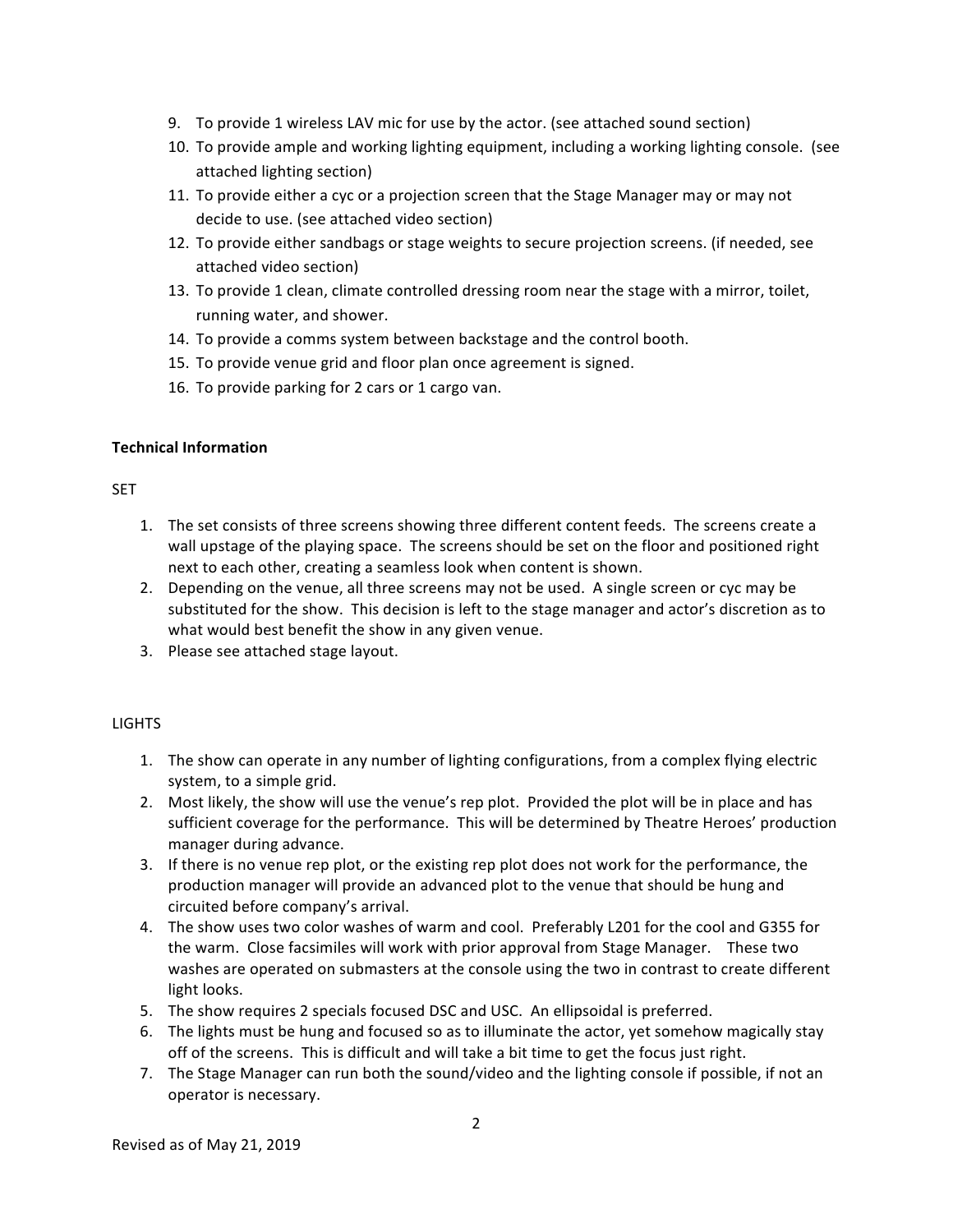#### SOUND

- 1. Presenter will provide 1 wireless LAV mic and mic belt for use by the actor
- 2. The show's sound and music runs on Qlab from a Mac Mini provided by Theatre Heroes.
- 3. The sound will run from the computer via an  $8<sup>th</sup>$  inch jack, into a DI provided by Theatre Heroes.
- 4. A sound mixer with at least 8 channels should be provided by the venue.
- 5. If the Stage Manager must sit side stage (as is the case in most venues, due to the need to connect the projectors to the computer), connection to the sound system must be provided by the venue.
- 6. The Stage Manager can run both the sound/video and the lighting console if possible, if not an operator is necessary.
- 7. It is preferable for the audio console to have reverb capability.

# VIDEO

- 1. Three projection screens provide scenic, artistic, and historical context to the show through their content.
- 2. The content is run on Qlab from a Mac Mini provided by Theatre Heroes. The company will travel with its own 3x100ft HDMI cables. If the distance from the projectors to the source is greater than 100ft, venue may be asked to help provide a solution.
- 3. Theatre Heroes will travel with 3 9x12 dual projection screens. The company will discuss with venue as to the best setup for projection, either rear or front. The Stage Manager will make the final decision once on site. Rear projection is preferred.
- 4. In the case that 3 projections is not possible due to venue size, shape, or other considerations, the company may decide to change the projection format to a single screen and projector. In this case the best options available will be considered. I.e. using a venue's cyc or screen, and projector if deemed necessary. This will be at the discretion of the Stage Manager on site.
- 5. The venue will provide 3 separate 20 amp circuits of non-dim power and cabling to reach the projectors.

# STAGE MANAGEMENT

- 1. The Stage Manager can operate both the lighting console and the Mac Mini for sound and video during the run of the show. If it is not possible for the Stage Manager to sit in the booth, a light board operator will be needed to take cues from the Stage Manager. A sound board operator will be necessary to ride levels of the mic/music/sfx, all sound cues are fired from the computer, which will be operated by the Stage Manager.
- 2. If working in the booth, the Stage Manager requires ample workspace allowing both consoles to be within reach.
- 3. The Stage Manager will need a comms system to communicate with operators.
- 4. This space must have a full and unobstructed view of the stage.